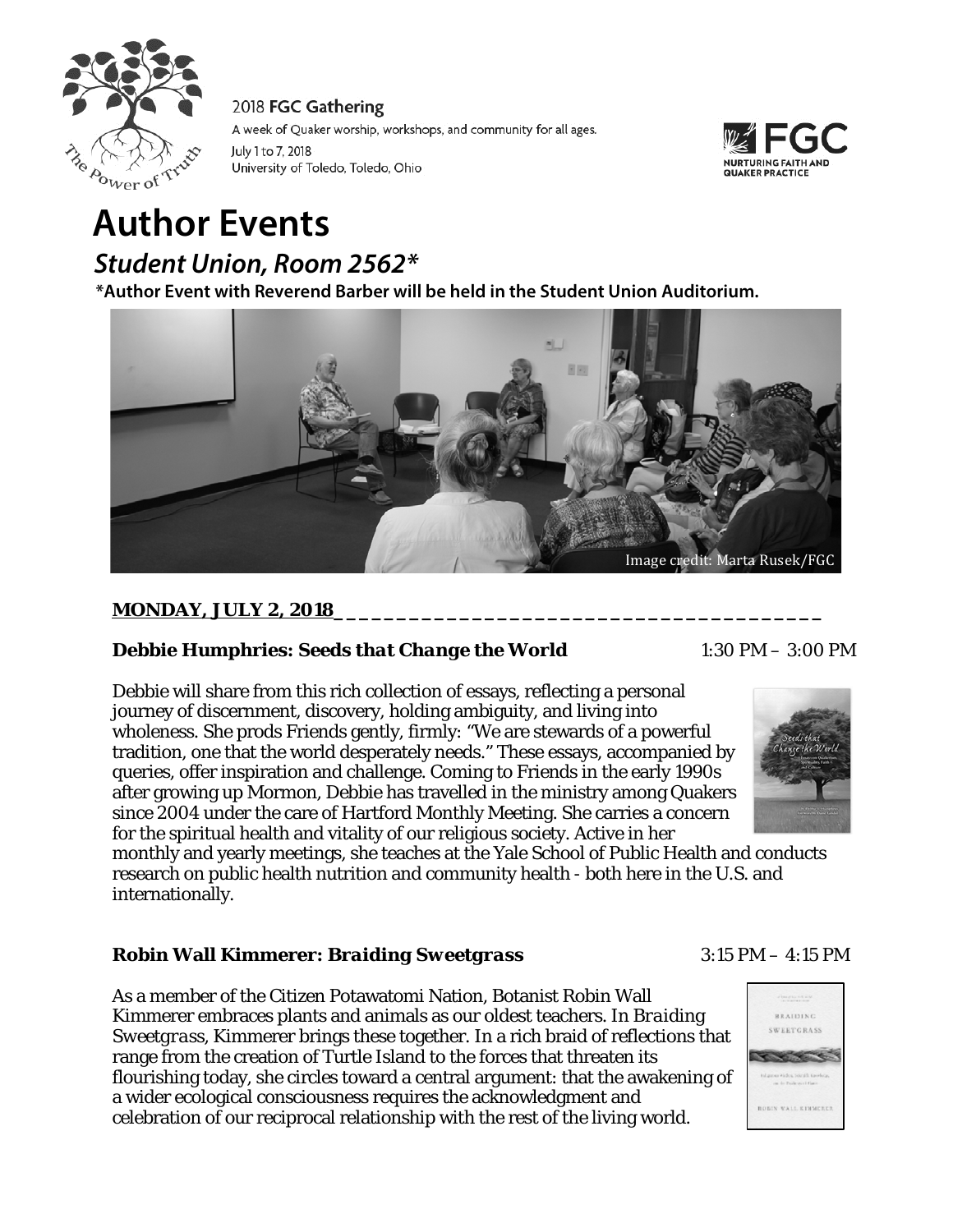



# **Iris Graville:** *Hiking Naked* 4:30 PM – 5:30 PM

Knocked off her feet after twenty years in public health nursing, Iris Graville quit her job and convinced her husband and their thirteen-year-old twins to move to Stehekin, a remote mountain village in Washington State's North Cascades. They sought adventure; she yearned for the quiet and respite of this community of eighty-five residents accessible only by boat, float plane, or hiking. She will share from her book – the questions, the doubts about what God was calling her to do, and some of what she has discovered.

# **TUESDAY, JULY 3, 2018\_\_\_\_\_\_\_\_\_\_\_\_\_\_\_\_\_\_\_\_\_\_\_\_\_\_\_\_\_\_\_\_\_\_\_\_\_\_\_**

## **Lyndon Back:** *Treading Water at the Shark Café* 1:30 PM – 3:00 PM

Brought up as a Quaker at the end of the Second World War and hearing stories about conscientious objectors and their small acts of heroism, Lyn often wondered how her courage would manifest. This is the story of her quest to find answers to deep concerns about the war. With support from her Meeting, she quit her job and began her search. This took her to the Balkans, and work with young people in Serbia and Kosovo to support their efforts at nonviolent activism. Returning to the U.S. she spent time at Pendle Hill, where study of women in war led her to write "Rebecca Janey Timbres Clarke, Turned in the Hand of God" – a page turner of a Pendle Hill pamphlet, and then this book.



#### **Ann Collins and Sally Farneth:** *Sparkling Still* **and** *Faith & Play* 3:15 PM – 4:15 PM

QuakerBooks has a selection of children's books adaptable to lessons for children and multigenerational groups. The committee that produced *Sparkling Still* and offers workshops on its use and will be available to review its use with children's books not included in the curriculum. The most recent *Faith & Play* collection of stories, revised and new, will also be available. The authors of Sparkling Still are members of FGC's Committee for Nurturing Ministries (CNM) Sparklers Working Group.

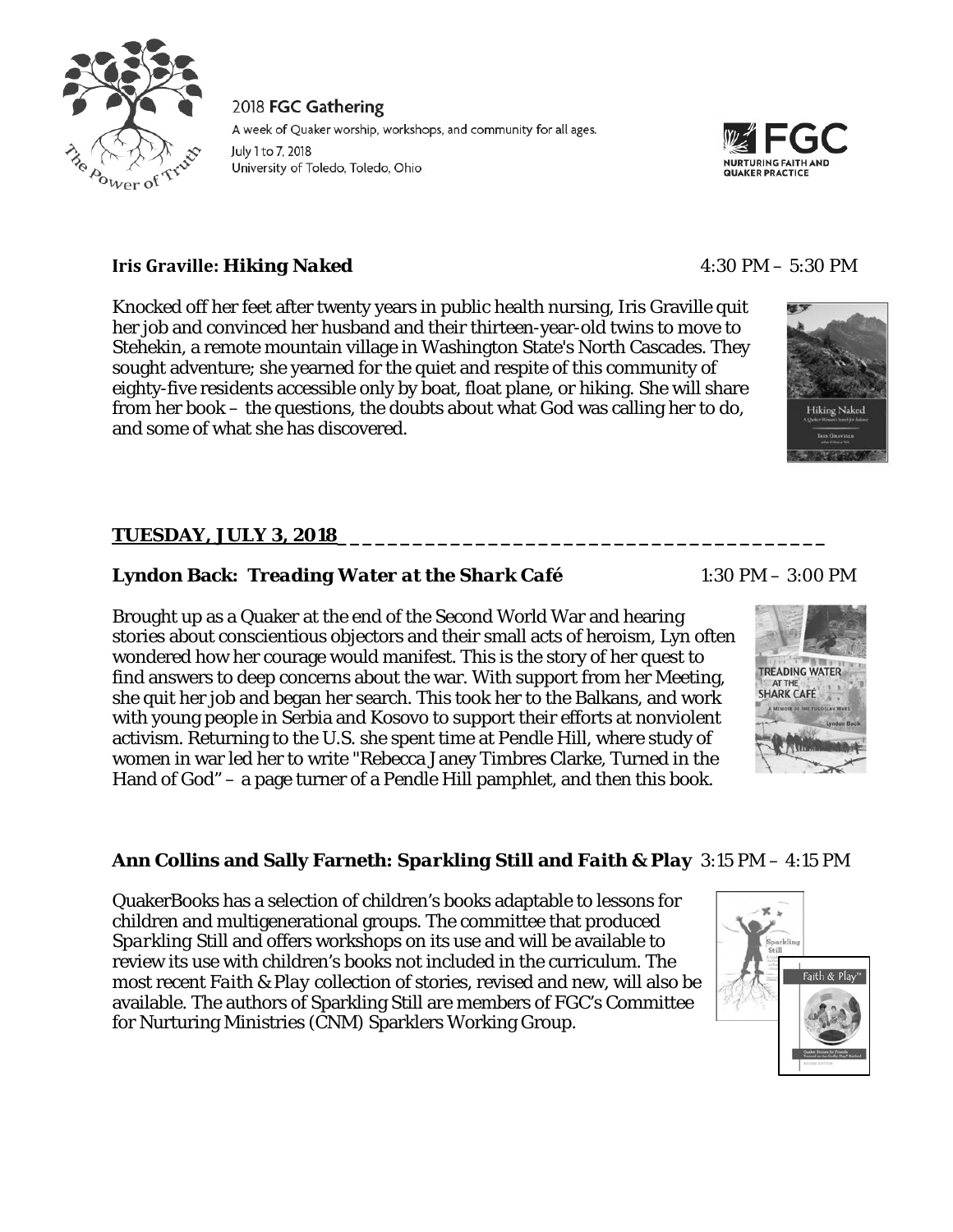



# **Douglas Gwyn:** *A Gathering of Spirits: The Friends General Conferences 1896 – 1950* 4:30 PM – 5:30 PM

Quaker pastor, teacher and writer of Quaker theology and history, Douglas Gwyn will present the latest book from Quaker Press - a look back at the FGC Gathering from its earliest time through 1950. Doug characterizes the first fifty years of the conferences as FGC's "heroic era" – hence the cover of this book adapted from the 1946 conference post featuring a heroic family looking forward and upward to a bold new world. Doug's recent publications include *A Sustainable Life*, *The Anti War*, and *The Call to Radical Faithfulness*.



# **WEDNESDAY, JULY 4, 2018\_\_\_\_\_\_\_\_\_\_\_\_\_\_\_\_\_\_\_\_\_\_\_\_\_\_\_\_\_\_\_\_\_\_\_\_**

**No Author Events scheduled for today. Grab a book or two from the Gathering Store and enjoy your afternoon!**

## **THURSDAY, JULY 5, 2018\_\_\_\_\_\_\_\_\_\_\_\_\_\_\_\_\_\_\_\_\_\_\_\_\_\_\_\_\_\_\_\_\_\_\_\_\_\_**

#### **The Reverend Dr. William J. Barber, II:** *The Third Reconstruction: Moral Mondays, Fusion Politics, and the Rise of a New Justice Movement* **(with Jonathan Wilson-Hartgrove)** 1:30 PM – 3:00 PM

#### *\*This Author Event will be held in the Student Union Auditorium.*

In this memoir Rev. Barber reviews why this is a third reconstruction, and tells how he and allies as diverse as progressive Christians, union members, and immigration-rights activists came together to build a coalition. He offers a trenchant analysis of race-based inequality and a hopeful message for a nation grappling with persistent racial and economic injustice. Authors Rev. Barber and Jonathan Wilson-Hartgrove write movingly—and pragmatically—about laying the groundwork for a state-by-state movement that unites black, white, and brown, rich and poor, employed and unemployed, gay and straight, documented and undocumented, religious and secular. Only such a diverse fusion movement, Rev. Barber argues, can heal our nation's wounds and produce public policy that is morally



defensible, constitutionally consistent, and economically sane. The Third Reconstruction is both a blueprint for movement building and an inspiring call to action from the twenty-first century's most effective grassroots organizer. As the work of Moral Mondays picks up the movement of Poor People's Campaign, this book will provide both the information and inspiration to help with the momentum needed for such important work.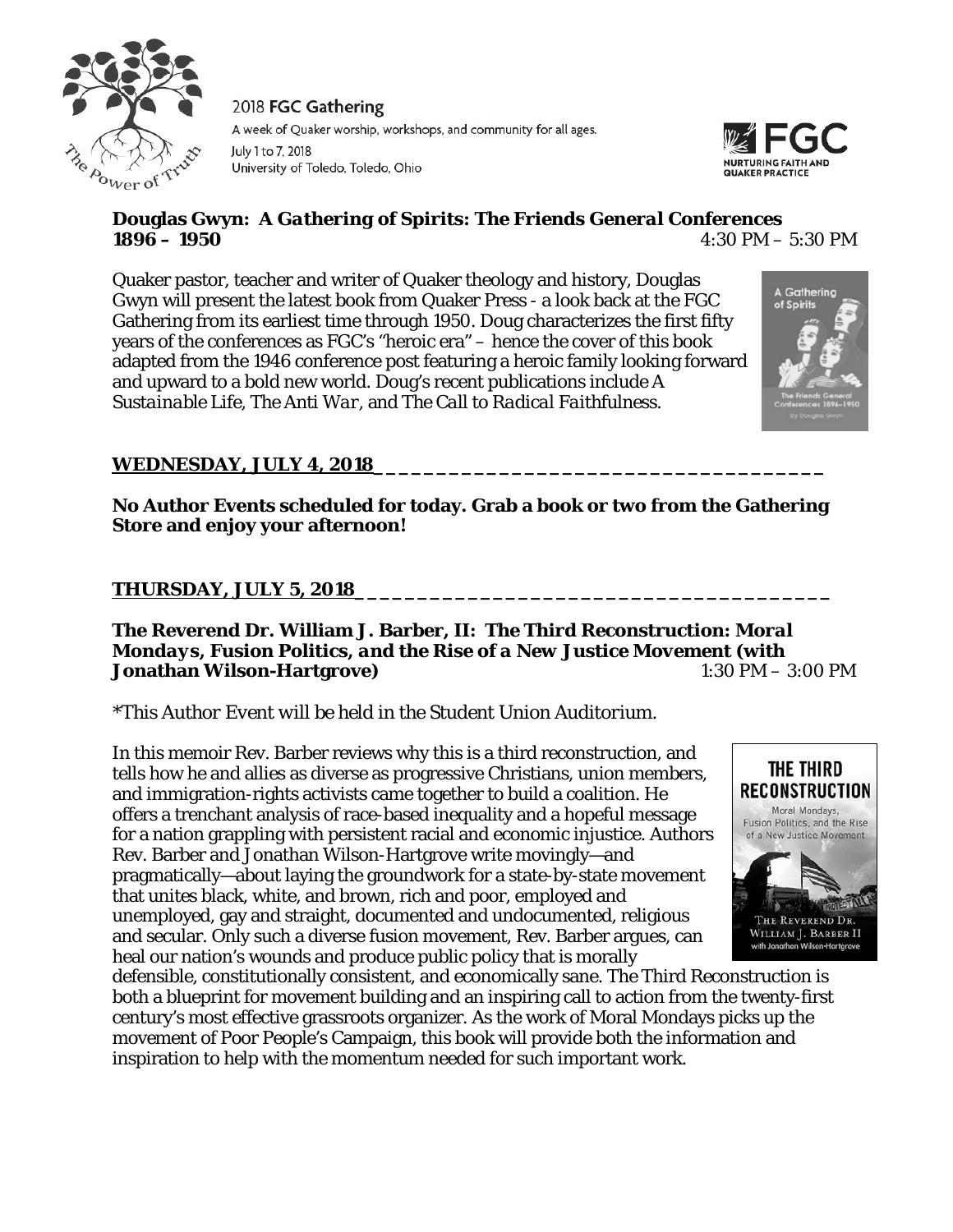



# **Paula Palmer:** *The Quaker Indian Boarding Schools: Facing our History and Ourselves* 3:15 PM – 4:15 PM

During the 1800s, Quakers played a leadership role among the denominations that operated boarding schools for Native children. As Pendle Hill's 2016 Cadbury Scholar, Paula Palmer researched this era of Quaker history, resulting in this DVD, a slide presentation about the Quaker Indian Boarding Schools. Her research raises provocative questions and challenges Friends to reexamine our notions of "good intentions" in light of the devastating multi-generational impacts of the boarding schools on

Native families and communities. As director of Boulder, CO Meeting's Toward Right Relationship project, Paula Palmer and her Native colleagues offer experiential workshops that move churches, colleges, and civic groups to take steps toward right relationship with Native peoples.

# **J. Brent Bill:** *Life Lessons from a Bad Quaker* 4:30 PM – 5:30 PM

"…a humble stumble toward simplicity and grace" is the subtitle of the recent memoir from Brent Bill, writer, editor and recently retired from Friends General Conference. His writings about Quakerism have been varied – from books that share the depth of Quaker worship, to ones that assist in retreats. *Life Lessons* is an invitation to a more meaningful and satisfying life to all who are bad at being good. It is not so much the Quaker lifestyle – focusing on peace, solitude, and simplicity – that is the issue. It's in the practice of it in his everyday life where he runs into trouble—and he knows he's not alone. Woven into the stories are queries and pauses for reflection.

# **FRIDAY, JULY 6, 2018\_\_\_\_\_\_\_\_\_\_\_\_\_\_\_\_\_\_\_\_\_\_\_\_\_\_\_\_\_\_\_\_\_\_\_\_\_\_\_\_**

## **Dwight L. Wilson:** *Modern Psalms in search of Peace and Justice* **and The** *Kidnapped: A Collection of Stories* 1:30 PM – 3:00 PM

The psalms of the Hebrew Bible were written to express the deepest emotions of a people of faith longing for God's peace and justice in their hearts and in their world. Author Dwight Wilson follows this tradition in crying out to God against injustice he sees and experiences today, his longing for and joy in God's presence, and the love he finds daily—despite the brokenness of our world. Dwight will be leading the Bible half hours as well as presenting his written works. His journey among Friends is one of dedicated service: as an educator,



he has served at Oakwood Friends School, Moorestown Friends School, and Friends School in Detroit; he served as General Secretary for Friends General Conference; and currently he serves on the board of ESR. In addition, he writes historical novels. *The Kidnapped* – short stories reflecting nuanced history of African Americans in the U.S. – will also be available.